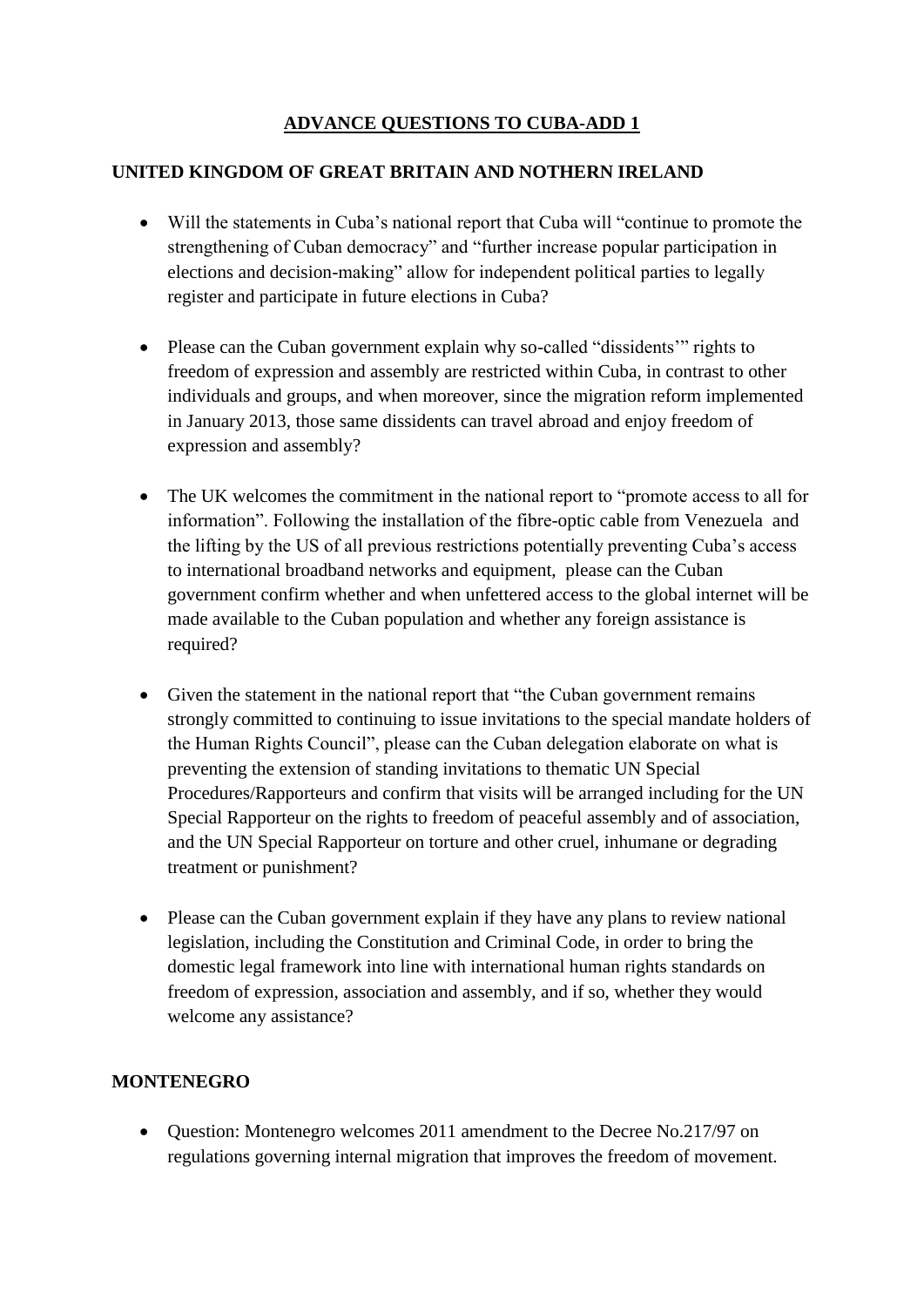What methods the Government uses to determine who may obtain permission to leave the country under the new travel requirements?

 Question: Montenegro values Cuba's positive response to the visit request of the Special Rapporteur on the question of torture as confirmed in its voluntary commitments during the universal periodic review. What further steps has Government taken to address concerns over the ill-treatment of prisoners and ensure compliance with the Convention Against Torture?

#### **NORWAY**

- Capital punishment: Norway notes with satisfaction that Cuba in its national report underlines its respect and understanding for the international movement that advocates the abolition of the death penalty; and that no new death penalties have been imposed since 2003. What are the conditions that will enable Cuba to abolish or formalizing a moratorium on the death penalty?
- Ratification of ICCPR and ICESCR: Norway has welcomed the signing by Cuba of the two key human rights instruments, the ICCPR and the ICESCR. However, in its national report Cuba does not describe the status and the process towards ratification of these treaties. What steps is Cuba taking towards ratification of the ICCPR and the ICESCR?
- Internet: Free access to information, including through the Internet, is important for the economic, academic and social development of all countries and societies. What steps will Cuba take to increase the opportunities for Cubans on an individual basis to get unrestricted access to the internet, and by this promoting the people's right to information?
- Sustainability of public services: Cuba has established a comprehensive welfare system that ensures, among others, the right to health, food and education for its population. In light of the economic situation, and the fact that the number of elderly is expected to increase significantly in the years to come, how does Cuba plan to ensure the sustainability of these important public services?

### **SLOVENIA**

- What are the government's plans regarding the ratification of OP CEDAW?
- As an example of good practice, we would be interested to learn how Cuba encourages women's participation in the political and public life, and how it encourages gender equality and women's participation in public life in rural areas.